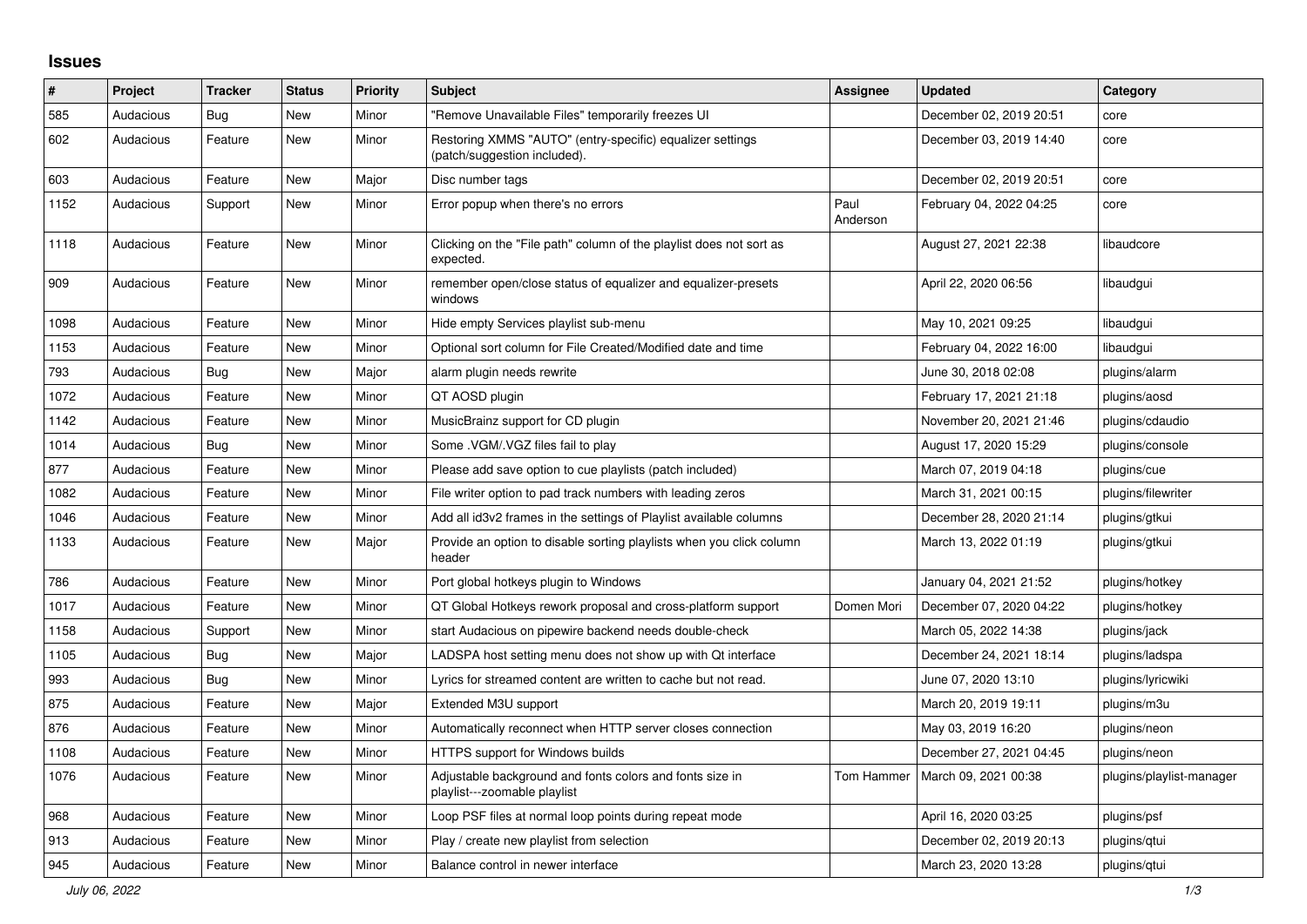| $\vert$ # | Project   | <b>Tracker</b> | <b>Status</b> | <b>Priority</b> | Subject                                                                                             | <b>Assignee</b> | <b>Updated</b>                      | Category            |
|-----------|-----------|----------------|---------------|-----------------|-----------------------------------------------------------------------------------------------------|-----------------|-------------------------------------|---------------------|
| 429       | Audacious | Feature        | New           | Minor           | Please enable scrobbling to libre.fm in Scrobbler 2.0                                               |                 | September 02, 2019 10:35            | plugins/scrobbler2  |
| 1106      | Audacious | Bug            | <b>New</b>    | Minor           | Could not communicate with last.fm: Error in the HTTP2 framing layer.                               |                 | June 15, 2021 21:30                 | plugins/scrobbler2  |
| 943       | Audacious | Feature        | New           | Minor           | Being able to add several folders to the library, and arrange that<br>Audacious recognizes symlinks |                 | March 23, 2020 15:41                | plugins/search tool |
| 1088      | Audacious | Feature        | <b>New</b>    | Minor           | plugin: status icon: ADD option to select tray mouse Middle Click action                            |                 | April 11, 2021 12:05                | plugins/statusicon  |
| 969       | Audacious | Feature        | New           | Minor           | streamtuner plugin: Please add column-sortability, or at least sort<br>alphabetically by 1st column |                 | June 16, 2020 09:54                 | plugins/streamtuner |
| 975       | Audacious | Bug            | New           | Minor           | Segfault/leak on exit with streamtuner enabled                                                      |                 | Ariadne Conill   May 01, 2020 00:17 | plugins/streamtuner |
| 859       | Audacious | <b>Bug</b>     | <b>New</b>    | Minor           | wsz skins cannot be used on Windows                                                                 |                 | January 01, 2020 02:48              | win32               |
| 1101      | Audacious | Feature        | <b>New</b>    | Major           | Please add media shortcut keys for Windows 10                                                       |                 | December 03, 2021 16:31             | win32               |
| 51        | Audacious | Feature        | New           | Minor           | Option to inhibit suspend                                                                           |                 | February 13, 2021 09:23             |                     |
| 196       | Audacious | <b>Bug</b>     | <b>New</b>    | Minor           | Wrong channel map when doing surround playback                                                      |                 | April 13, 2021 03:48                |                     |
| 500       | Audacious | Feature        | <b>New</b>    | Minor           | fullscreen album art                                                                                |                 | April 08, 2020 19:17                |                     |
| 760       | Audacious | <b>Bug</b>     | New           | Major           | Credits for some pre-Transifex translators are missing                                              |                 | December 13, 2017 14:19             |                     |
| 784       | Audacious | <b>Bug</b>     | <b>New</b>    | Minor           | Audio jumps at the start of some tracks when playing CUE+TTA files                                  |                 | April 10, 2018 02:46                |                     |
| 864       | Audacious | Feature        | New           | Minor           | Drag/drop songs into playlists displayed in the Playlist Manager                                    |                 | October 29, 2019 02:14              |                     |
| 870       | Audacious | Feature        | New           | Minor           | View > Show Playlist and View > Show Playback Controls                                              |                 | November 15, 2021 22:48             |                     |
| 873       | Audacious | Feature        | <b>New</b>    | Minor           | Optionally make "previous track" restart current track                                              |                 | June 08, 2021 22:55                 |                     |
| 882       | Audacious | Feature        | New           | Minor           | Consider adding vgmstream plugin                                                                    |                 | April 07, 2021 00:47                |                     |
| 883       | Audacious | Feature        | New           | Minor           | Consider adding USF plugin                                                                          |                 | April 07, 2021 01:00                |                     |
| 889       | Audacious | Feature        | New           | Minor           | Crossfade settings: is it possible to increase the upper limit?                                     |                 | May 18, 2019 20:49                  |                     |
| 899       | Audacious | Feature        | New           | Minor           | Album art (cover) as an additional columun in Qt version                                            |                 | August 28, 2019 10:20               |                     |
| 907       | Audacious | Feature        | <b>New</b>    | Minor           | QtNetwork-based HTTP client                                                                         |                 | October 26, 2019 13:41              |                     |
| 908       | Audacious | Feature        | New           | Minor           | Use QtXml instead of libxml2                                                                        |                 | October 26, 2019 14:21              |                     |
| 918       | Audacious | Feature        | New           | Minor           | Replace libguess with libuchardet                                                                   |                 | November 19, 2019 05:50             |                     |
| 924       | Audacious | Feature        | <b>New</b>    | Minor           | Option to replace playlist contents by drag and drop                                                |                 | December 02, 2019 20:15             |                     |
| 955       | Audacious | Feature        | New           | Minor           | Enqueue option                                                                                      |                 | April 09, 2020 03:54                |                     |
| 956       | Audacious | Feature        | <b>New</b>    | Minor           | Stream to chromecast                                                                                |                 | January 11, 2021 01:19              |                     |
| 973       | Audacious | <b>Bug</b>     | New           | Minor           | "snd_pcm_recover failed" alsa error and "String leaked" warnings                                    |                 | August 28, 2021 08:52               |                     |
| 987       | Audacious | Feature        | New           | Minor           | Closing of Search Library tool by same method as opening it                                         |                 | May 13, 2020 00:15                  |                     |
| 995       | Audacious | Feature        | New           | Minor           | Add star rating to songs                                                                            |                 | June 16, 2020 09:56                 |                     |
| 996       | Audacious | Feature        | New           | Minor           | Refine playlists when searching (search all playlists)                                              |                 | June 16, 2020 09:58                 |                     |
| 998       | Audacious | Feature        | New           | Trivial         | aacgain in aac / r128 in opus                                                                       |                 | June 01, 2021 10:44                 |                     |
| 1011      | Audacious | Feature        | New           | Minor           | Visible separator of folders in the playlist                                                        |                 | July 18, 2020 16:10                 |                     |